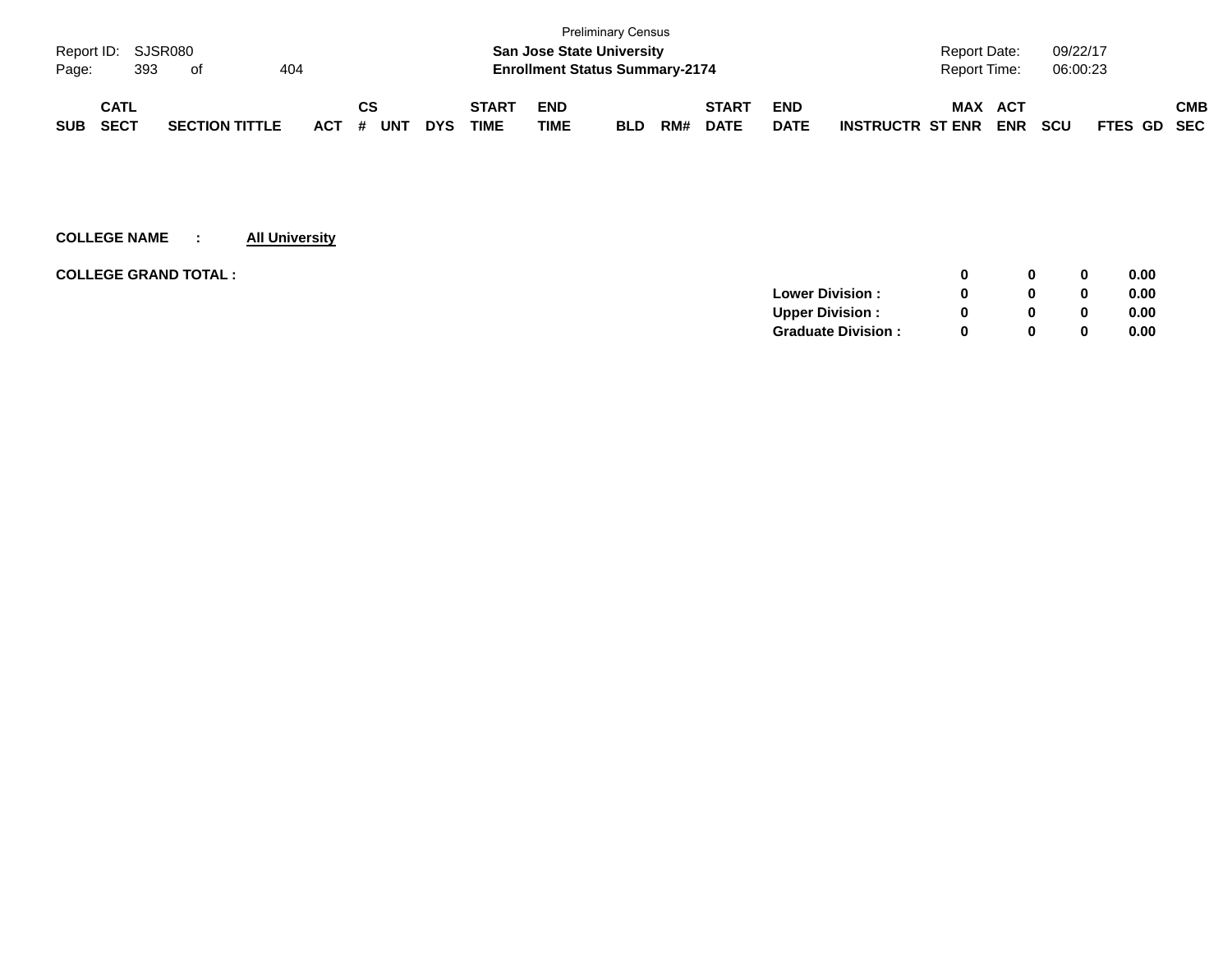| Report ID:<br>Page: | 397                        | SJSR080<br>404<br>οf                                      |                |                             |            |            |                             | <b>San Jose State University</b><br><b>Enrollment Status Summary-2174</b> | <b>Preliminary Census</b> |     |                             |                           |                             |   | <b>Report Date:</b><br><b>Report Time:</b> |            | 09/22/17<br>06:00:23 |                |                |                          |
|---------------------|----------------------------|-----------------------------------------------------------|----------------|-----------------------------|------------|------------|-----------------------------|---------------------------------------------------------------------------|---------------------------|-----|-----------------------------|---------------------------|-----------------------------|---|--------------------------------------------|------------|----------------------|----------------|----------------|--------------------------|
| <b>SUB</b>          | <b>CATL</b><br><b>SECT</b> | <b>SECTION TITTLE</b>                                     | <b>ACT</b>     | $\mathbf{c}\mathbf{s}$<br># | <b>UNT</b> | <b>DYS</b> | <b>START</b><br><b>TIME</b> | <b>END</b><br><b>TIME</b>                                                 | <b>BLD</b>                | RM# | <b>START</b><br><b>DATE</b> | <b>END</b><br><b>DATE</b> | <b>INSTRUCTR ST ENR</b>     |   | <b>MAX ACT</b>                             | <b>ENR</b> | <b>SCU</b>           | <b>FTES GD</b> |                | <b>CMB</b><br><b>SEC</b> |
| College             | ÷<br>Department :          | <b>All University</b><br><b>Intercollegiate Athletics</b> |                |                             |            |            |                             |                                                                           |                           |     |                             |                           |                             |   |                                            |            |                      |                |                |                          |
| ATH                 | 2101                       | Baseball-Men                                              | <b>ACT</b>     |                             | 18 1.0     | TBA        |                             |                                                                           |                           |     |                             | 08/23/17 12/11/17         | D Stiles<br>Total:          | Α | 20<br>20                                   | 41<br>41   | 41<br>41             | 2.73<br>2.73   | 0              |                          |
| <b>ATH</b>          | 2S 01                      | Skls Dvlo BsBI-Men                                        | ACT            |                             | 18 1.0     | TBA        |                             |                                                                           |                           |     |                             | 08/23/17 12/11/17         | D Stiles<br>Total:          | A | 50<br>50                                   | 35<br>35   | 35<br>35             | 2.33<br>2.33   | 0              |                          |
| <b>ATH</b>          | 4101                       | Basketball-Men                                            | ACT            | 18                          | 1.0        | TBA        |                             |                                                                           |                           |     |                             | 08/23/17 12/11/17         | J Prioleau<br>Total:        | A | 20<br>20                                   | 9<br>9     | 9<br>9               | 0.60<br>0.60   | 0              |                          |
| <b>ATH</b>          | 4S 01                      | Skl Dvlp Bkbl-Men                                         | ACT            | 18                          | 1.0        | TBA        |                             |                                                                           |                           |     |                             | 08/23/17 12/11/17         | J Prioleau                  | A | 40                                         | 7          | 7                    | 0.47           | 0              |                          |
| <b>ATH</b>          | 4S 02                      | Ski Dvip Bkbl-Men                                         | <b>ACT</b>     | 18                          | 1.0        | <b>TBA</b> |                             |                                                                           |                           |     |                             | 08/23/17 12/11/17         | J Prioleau<br>Total:        | A | 20<br>60                                   | 0<br>7     | 0<br>$\overline{7}$  | 0.00<br>0.47   | 0              |                          |
| <b>ATH</b>          | 6I 01                      | Basketball-Women                                          | ACT            | 18                          | 1.0        | TBA        |                             |                                                                           |                           |     |                             | 08/23/17 12/11/17         | D Muscatell                 | A | 50                                         | 11         | 11                   | 0.73           | 0              |                          |
| ATH                 | 61 02                      | Basketball-Women                                          | <b>ACT</b>     | 18                          | 1.0        | <b>TBA</b> |                             |                                                                           |                           |     |                             | 08/23/17 12/11/17         | D Muscatell<br>Total:       | A | 50<br>100                                  | 0<br>11    | 0<br>11              | 0.00<br>0.73   | 0              |                          |
| <b>ATH</b>          | 6S 01                      | Skl Dvlop Bkbl-Wo                                         | ACT            | 18                          | 1.0        | TBA        |                             |                                                                           |                           |     |                             | 08/23/17 12/11/17         | D Muscatell                 | A | 50                                         | 9          | 9                    | 0.60           | 0              |                          |
| <b>ATH</b>          | 6S 02                      | Skl Dvlop Bkbl-Wo                                         | ACT            | 18                          | 1.0        | <b>TBA</b> |                             |                                                                           |                           |     | 08/23/17                    | 12/11/17                  | D Muscatell                 | A | 20                                         | 0          | 0                    | 0.00           | 0              |                          |
| ATH                 | 6S 03                      | Skl Dvlop Bkbl-Wo                                         | <b>ACT</b>     | 18                          | 1.0        | TBA        |                             |                                                                           |                           |     |                             | 08/23/17 12/11/17         | D Muscatell                 | A | 20                                         | 0          | 0                    | 0.00           | 0              |                          |
|                     |                            |                                                           |                |                             |            |            |                             |                                                                           |                           |     |                             |                           | Total:                      |   | 90                                         | 9          | 9                    | 0.60           |                |                          |
| <b>ATH</b>          | 12101                      | Football-Men                                              | ACT            | 18                          | 1.0        | TBA        |                             |                                                                           |                           |     | 08/23/17                    | 12/11/17                  | <b>B</b> Brennan            | A | 20                                         | 45         | 45                   | 3.00           | 0              |                          |
| <b>ATH</b>          | 121 02                     | Football-Men                                              | ACT            | 18                          | 1.0        | <b>TBA</b> |                             |                                                                           |                           |     | 08/23/17                    | 12/11/17                  | <b>B</b> Brennan            | A | 20                                         | 21         | 21                   | 1.40           | 0              |                          |
| ATH                 | 12103                      | Football-Men                                              | <b>ACT</b>     | 18                          | 1.0        | <b>TBA</b> |                             |                                                                           |                           |     |                             | 08/23/17 12/11/17         | <b>B</b> Brennan            | A | 20                                         | 31         | 31                   | 2.07           | 0              |                          |
|                     |                            |                                                           |                |                             |            |            |                             |                                                                           |                           |     |                             |                           | Total:                      |   | 60                                         | 97         | 97                   | 6.47           |                |                          |
| <b>ATH</b>          | 12S 01                     | Skl Dvlp Football                                         | ACT            |                             | 18 1.0     | TBA        |                             |                                                                           |                           |     |                             | 08/23/17 12/11/17         | <b>B</b> Brennan            | A | 20                                         | 35         | 35                   | 2.33           | 0              |                          |
| ATH                 |                            | 12S 02 Skl Dvlp Football                                  | ACT 18 1.0 TBA |                             |            |            |                             |                                                                           |                           |     |                             |                           | 08/23/17 12/11/17 B Brennan | A | 20                                         | 22         | 22                   | 1.47           | $\overline{0}$ |                          |
| <b>ATH</b>          | 12S 03                     | Skl Dvlp Football                                         | ACT            |                             | 18  1.0    | TBA        |                             |                                                                           |                           |     |                             |                           | 08/23/17 12/11/17 B Brennan | A | 20                                         | 28         | 28                   | 1.87           | 0              |                          |
| ATH                 | 12S 04                     | Skl Dvlp Football                                         | ACT            | 18                          | 1.0        | <b>TBA</b> |                             |                                                                           |                           |     |                             |                           | 08/23/17 12/11/17 B Brennan | A | 20                                         | 0          | 0                    | 0.00           | 0              |                          |
| ATH                 | 12S 05                     | Skl Dvlp Football                                         | ACT            |                             | 18 1.0     | TBA        |                             |                                                                           |                           |     |                             |                           | 08/23/17 12/11/17 B Brennan | A | 20                                         | 0          | 0                    | 0.00           | 0              |                          |
| <b>ATH</b>          | 12S 06                     | Skl Dvlp Football                                         | ACT            |                             | 18 1.0     | TBA        |                             |                                                                           |                           |     |                             |                           | 08/23/17 12/11/17 B Brennan | A | 20                                         | 0          | 0                    | 0.00           | 0              |                          |
| <b>ATH</b>          | 12S 07                     | Skl Dvlp Football                                         | ACT            | 18                          | 1.0        | TBA        |                             |                                                                           |                           |     |                             |                           | 08/23/17 12/11/17 B Brennan | A | 20                                         | 0          | 0                    | 0.00           | 0              |                          |
| ATH                 | 12S 08                     | Skl Dvlp Football                                         | ACT            |                             | 18 1.0     | TBA        |                             |                                                                           |                           |     |                             |                           | 08/23/17 12/11/17 B Brennan | A | 20                                         | 0          | 0                    | 0.00           | 0              |                          |
|                     |                            |                                                           |                |                             |            |            |                             |                                                                           |                           |     |                             |                           | Total:                      |   | 160                                        | 85         | 85                   | 5.67           |                |                          |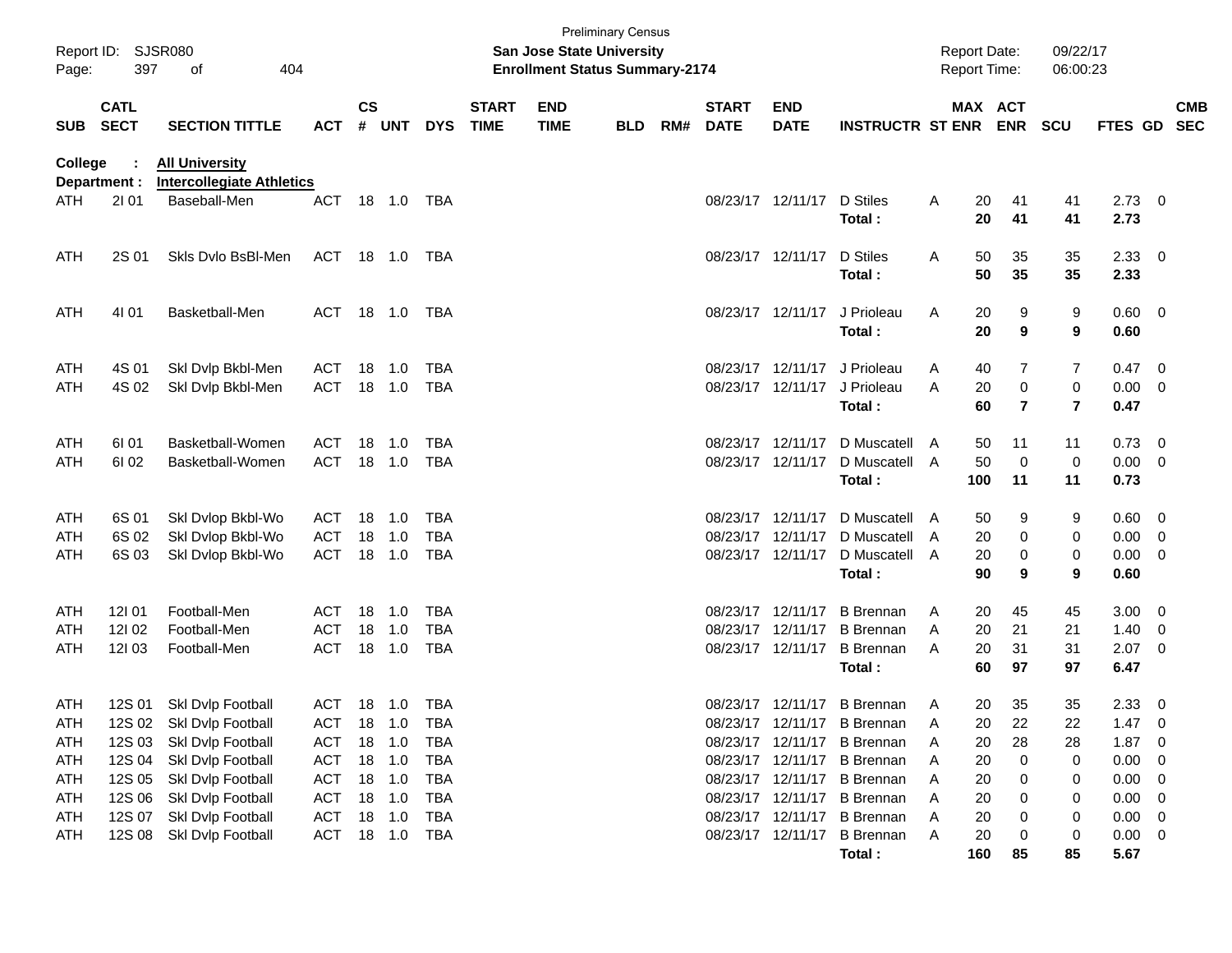| Page:             | Report ID: SJSR080<br>398  | 404<br>of                                          |                                  |                    |                  |                          |                             | <b>San Jose State University</b><br><b>Enrollment Status Summary-2174</b> | <b>Preliminary Census</b> |     |                             |                                                          |                                                                            | <b>Report Date:</b><br><b>Report Time:</b> |                |                                     | 09/22/17<br>06:00:23                         |                                       |     |            |
|-------------------|----------------------------|----------------------------------------------------|----------------------------------|--------------------|------------------|--------------------------|-----------------------------|---------------------------------------------------------------------------|---------------------------|-----|-----------------------------|----------------------------------------------------------|----------------------------------------------------------------------------|--------------------------------------------|----------------|-------------------------------------|----------------------------------------------|---------------------------------------|-----|------------|
| <b>SUB</b>        | <b>CATL</b><br><b>SECT</b> | <b>SECTION TITTLE</b>                              | <b>ACT</b>                       | $\mathsf{cs}$<br># | UNT              | <b>DYS</b>               | <b>START</b><br><b>TIME</b> | <b>END</b><br><b>TIME</b>                                                 | <b>BLD</b>                | RM# | <b>START</b><br><b>DATE</b> | <b>END</b><br><b>DATE</b>                                | <b>INSTRUCTR ST ENR</b>                                                    | MAX ACT                                    |                | ENR SCU                             |                                              | FTES GD SEC                           |     | <b>CMB</b> |
| ATH               | 14101                      | Golf-Men                                           | ACT 18 1.0                       |                    |                  | TBA                      |                             |                                                                           |                           |     |                             | 08/23/17 12/11/17                                        | J Kennaday A<br>Total:                                                     |                                            | 25<br>25       | 10<br>10                            | 10<br>10                                     | $0.67$ 0<br>0.67                      |     |            |
| ATH<br>ATH        | 14S 01<br>14S 02           | Skl Dvlp Golf-Men<br>Skl Dvlp Golf-Men             | ACT<br><b>ACT</b>                |                    | 19 1.0<br>19 1.0 | <b>TBA</b><br><b>TBA</b> |                             |                                                                           |                           |     |                             |                                                          | 08/23/17 12/11/17 J Kennaday A<br>08/23/17 12/11/17 J Kennaday A<br>Total: |                                            | 25<br>20<br>45 | 6<br>$\mathbf{1}$<br>$\overline{7}$ | 6<br>$\mathbf{1}$<br>$\overline{\mathbf{r}}$ | 0.40<br>$0.07$ 0<br>0.47              | - 0 |            |
| ATH               | 16101                      | Golf-Women                                         | ACT 19 1.0 TBA                   |                    |                  |                          |                             |                                                                           |                           |     |                             | 08/23/17 12/11/17                                        | J Dormann<br>Total:                                                        | $\mathsf{A}$                               | 25<br>25       | 8<br>8                              | 8<br>8                                       | $0.53$ 0<br>0.53                      |     |            |
| ATH               |                            | 16S 01 SkI Dvlp Golf-Wo                            | ACT 19 1.0 TBA                   |                    |                  |                          |                             |                                                                           |                           |     |                             | 08/23/17 12/11/17                                        | D Dormann<br>Total:                                                        | A                                          | 25<br>25       | 3<br>3                              | 3<br>3                                       | $0.20 \ 0$<br>0.20                    |     |            |
| ATH               | 20101                      | Gymnastics-Women                                   | ACT 19 1.0 TBA                   |                    |                  |                          |                             |                                                                           |                           |     |                             | 08/23/17 12/11/17 W Wright                               | Total:                                                                     | A                                          | 50<br>50       | 11<br>11                            | 11<br>11                                     | $0.73 \ 0$<br>0.73                    |     |            |
| ATH<br>ATH        | 20S 01<br>20S 02           | Skls Dvlp Gym-Wo<br>Skls Dvlp Gym-Wo               | ACT<br><b>ACT</b>                | 19                 | 1.0<br>19 1.0    | TBA<br>TBA               |                             |                                                                           |                           |     |                             | 08/23/17 12/11/17 W Wright<br>08/23/17 12/11/17          | W Wright<br>Total:                                                         | A<br>A                                     | 40<br>20<br>60 | 11<br>$\mathbf 0$<br>11             | 11<br>$\mathbf 0$<br>11                      | $0.73 \ 0$<br>$0.00 \t 0$<br>0.73     |     |            |
| ATH               | 26101                      | Tennis-Women                                       | ACT 19 1.0 TBA                   |                    |                  |                          |                             |                                                                           |                           |     |                             |                                                          | 08/23/17 12/11/17 C Skorupka A<br>Total:                                   |                                            | 40<br>40       | 6<br>6                              | 6<br>6                                       | $0.40 \ 0$<br>0.40                    |     |            |
| ATH               | 26S 01                     | Skl Dvlp Ten-Wo                                    | ACT 19 1.0 TBA                   |                    |                  |                          |                             |                                                                           |                           |     |                             | 08/23/17 12/11/17                                        | C Skorupka A<br>Total:                                                     |                                            | 40<br>40       | 5<br>5                              | 5<br>5                                       | 0.33 0<br>0.33                        |     |            |
| ATH<br>ATH        | 30101<br>30102             | Soccer-Men<br>Soccer-Men                           | ACT<br><b>ACT</b>                | 19                 | 1.0<br>19 1.0    | TBA<br>TBA               |                             |                                                                           |                           |     |                             | 08/23/17 12/11/17 S Tobin<br>08/23/17 12/11/17 S Tobin   | Total:                                                                     | A<br>A                                     | 50<br>20<br>70 | 26<br>$\mathbf 0$<br>26             | 26<br>$\mathbf 0$<br>26                      | $1.73 \t 0$<br>$0.00 \t 0$<br>1.73    |     |            |
| <b>ATH</b><br>ATH |                            | 30S 01 Skls Dvlp Soccer<br>30S 02 Skls Dvlp Soccer | ACT 19 1.0 TBA<br>ACT 19 1.0 TBA |                    |                  |                          |                             |                                                                           |                           |     |                             | 08/23/17 12/11/17 S Tobin<br>08/23/17 12/11/17 S Tobin   | Total:                                                                     | A<br>Α                                     | 50<br>20<br>70 | 22<br>$\mathbf 0$<br>22             | 22<br>0<br>22                                | $1.47 \quad 0$<br>$0.00 \t 0$<br>1.47 |     |            |
| ATH               | 32101                      | Softball-Women                                     | ACT 18 1.0 TBA                   |                    |                  |                          |                             |                                                                           |                           |     |                             | 08/23/17 12/11/17 C Turner                               | Total:                                                                     | A                                          | 50<br>50       | 30<br>30                            | 30<br>30                                     | $2.00 \t 0$<br>2.00                   |     |            |
| ATH<br>ATH        | 32S 01                     | Skl Dvlp Sftbl Wo<br>32S 02 Skl Dvlp Sftbl Wo      | ACT 18 1.0 TBA<br>ACT 18 1.0 TBA |                    |                  |                          |                             |                                                                           |                           |     |                             | 08/23/17 12/11/17 C Turner<br>08/23/17 12/11/17 C Turner |                                                                            | A<br>A                                     | 50<br>20       | 28<br>$\overline{1}$                | 28<br>$\mathbf{1}$                           | $1.87 \t 0$<br>$0.07$ 0               |     |            |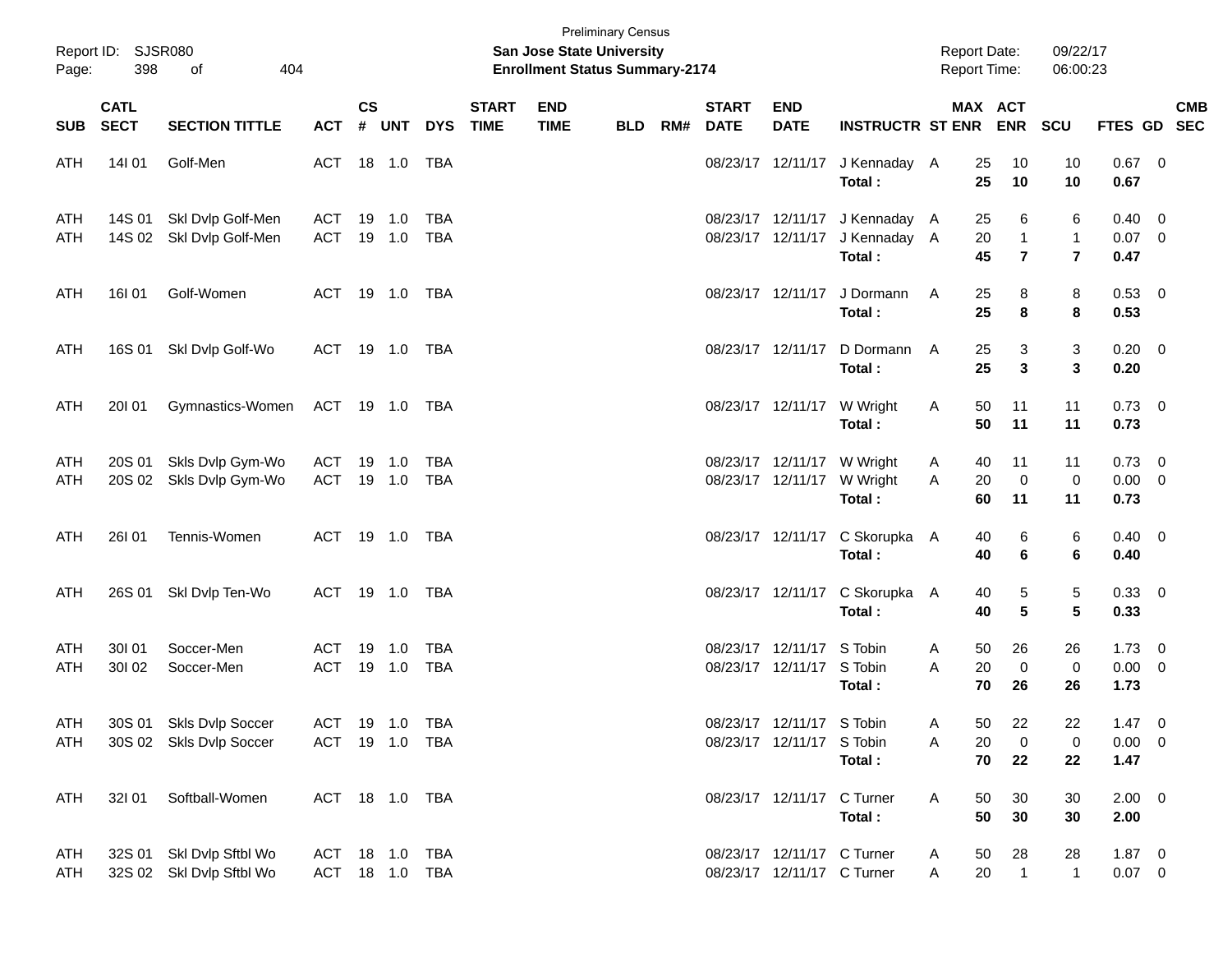| Page:      | Report ID: SJSR080<br>399  | 404<br>of                                |                   |               |                  |                   |                             | San Jose State University<br><b>Enrollment Status Summary-2174</b> | <b>Preliminary Census</b> |     |                             |                                        |                                                              | <b>Report Date:</b><br><b>Report Time:</b> |                                  | 09/22/17<br>06:00:23             |                                       |            |
|------------|----------------------------|------------------------------------------|-------------------|---------------|------------------|-------------------|-----------------------------|--------------------------------------------------------------------|---------------------------|-----|-----------------------------|----------------------------------------|--------------------------------------------------------------|--------------------------------------------|----------------------------------|----------------------------------|---------------------------------------|------------|
| <b>SUB</b> | <b>CATL</b><br><b>SECT</b> | <b>SECTION TITTLE</b>                    | <b>ACT</b>        | $\mathsf{cs}$ | # UNT            | <b>DYS</b>        | <b>START</b><br><b>TIME</b> | <b>END</b><br><b>TIME</b>                                          | <b>BLD</b>                | RM# | <b>START</b><br><b>DATE</b> | <b>END</b><br><b>DATE</b>              | <b>INSTRUCTR ST ENR</b>                                      |                                            | MAX ACT<br><b>ENR</b>            | <b>SCU</b>                       | FTES GD SEC                           | <b>CMB</b> |
|            |                            |                                          |                   |               |                  |                   |                             |                                                                    |                           |     |                             |                                        | Total:                                                       | 70                                         | 29                               | 29                               | 1.93                                  |            |
| ATH        | 34I 01                     | Swimming-Women                           | ACT 19 1.0 TBA    |               |                  |                   |                             |                                                                    |                           |     |                             | 08/23/17 12/11/17                      | S Hopkins<br>Total:                                          | A<br>50<br>50                              | 25<br>25                         | 25<br>25                         | $1.67$ 0<br>1.67                      |            |
| ATH        | 34S 01                     | Skl Dvlp Swim-Wo                         | ACT 19 1.0 TBA    |               |                  |                   |                             |                                                                    |                           |     |                             |                                        | 08/23/17 12/11/17 S Hopkins<br>Total:                        | A<br>50<br>50                              | 20<br>20                         | 20<br>20                         | $1.33 \ 0$<br>1.33                    |            |
| ATH        | 36I 01                     | Volleyball-Women                         | ACT 18 1.0 TBA    |               |                  |                   |                             |                                                                    |                           |     |                             |                                        | 08/23/17 12/11/17 J Shepardson A<br>Total:                   | 50<br>50                                   | 12<br>12                         | 12<br>12                         | $0.80 \ 0$<br>0.80                    |            |
| ATH<br>ATH | 36S 01<br>36S 02           | Skls Dvlp Vlybl-Wo<br>Skls Dvlp Vlybl-Wo | ACT<br>ACT        |               | 18 1.0<br>18 1.0 | TBA<br><b>TBA</b> |                             |                                                                    |                           |     |                             | 08/23/17 12/11/17                      | 08/23/17 12/11/17 J Shepardson A<br>J Shepardson A<br>Total: | 50<br>20<br>70                             | 7<br>$\pmb{0}$<br>$\overline{7}$ | 7<br>$\pmb{0}$<br>$\overline{7}$ | $0.47 \quad 0$<br>$0.00 \t 0$<br>0.47 |            |
| ATH<br>ATH | 42101<br>421 02            | Cross Country Wmn<br>Cross Country Wmn   | ACT<br>ACT 18 1.0 |               | 18 1.0           | TBA<br>TBA        |                             |                                                                    |                           |     |                             | 08/23/17 12/11/17                      | 08/23/17 12/11/17 K Watson<br>K Watson<br>Total:             | 20<br>A<br>A<br>20<br>40                   | 20<br>$\mathbf 0$<br>20          | 20<br>$\pmb{0}$<br>20            | $1.33 \ 0$<br>$0.00 \t 0$<br>1.33     |            |
| ATH<br>ATH | 42S 01<br>42S 02           | Skls Dvlp Crs Ctry<br>Skls Dvlp Crs Ctry | ACT<br><b>ACT</b> |               | 18 1.0<br>18 1.0 | TBA<br>TBA        |                             |                                                                    |                           |     |                             | 08/23/17 12/11/17<br>08/23/17 12/11/17 | K Watson<br>K Watson<br>Total:                               | 20<br>A<br>20<br>A<br>40                   | 17<br>$\mathbf 0$<br>17          | 17<br>$\pmb{0}$<br>17            | $1.13 \ 0$<br>$0.00 \t 0$<br>1.13     |            |
| ATH        | 44101                      | Soccer Women                             | ACT 18 1.0 TBA    |               |                  |                   |                             |                                                                    |                           |     |                             | 08/23/17 12/11/17                      | L Hanson<br>Total:                                           | Α<br>40<br>40                              | 23<br>23                         | 23<br>23                         | $1.53 \t 0$<br>1.53                   |            |
| ATH        | 44S 01                     | Skls Dvlp Soccer W                       | ACT 18 1.0 TBA    |               |                  |                   |                             |                                                                    |                           |     |                             | 08/23/17 12/11/17                      | L Hanson<br>Total:                                           | Α<br>40<br>40                              | 15<br>15                         | 15<br>15                         | $1.00 \t 0$<br>1.00                   |            |
| ATH        | 46I01                      | Water Polo Women                         | ACT 18 1.0 TBA    |               |                  |                   |                             |                                                                    |                           |     |                             | 08/23/17 12/11/17 G Sarusi             | Total:                                                       | 40<br>A<br>40                              | 27<br>27                         | 27<br>27                         | $1.80 \ 0$<br>1.80                    |            |
| ATH        |                            | 46S 01 Skls Dvlp Wtr Plo                 | ACT 18 1.0 TBA    |               |                  |                   |                             |                                                                    |                           |     |                             | 08/23/17 12/11/17 G Sarusi             | Total:                                                       | 40<br>A<br>40                              | 21<br>21                         | 21<br>21                         | $1.40 \ 0$<br>1.40                    |            |
| ATH        | 48I 01                     | <b>Cross Country Men</b>                 | ACT 18 1.0 TBA    |               |                  |                   |                             |                                                                    |                           |     |                             |                                        | 08/23/17 12/11/17 K Watson<br>Total:                         | A<br>20<br>20                              | 11<br>11                         | 11<br>11                         | $0.73 \ 0$<br>0.73                    |            |
| ATH        | 48S 01                     | Skls Dvlp Crs Ctry                       | ACT 18 1.0 TBA    |               |                  |                   |                             |                                                                    |                           |     |                             |                                        | 08/23/17 12/11/17 K Watson                                   | 20<br>A                                    | $\overline{7}$                   | $\overline{7}$                   | $0.47 \ 0$                            |            |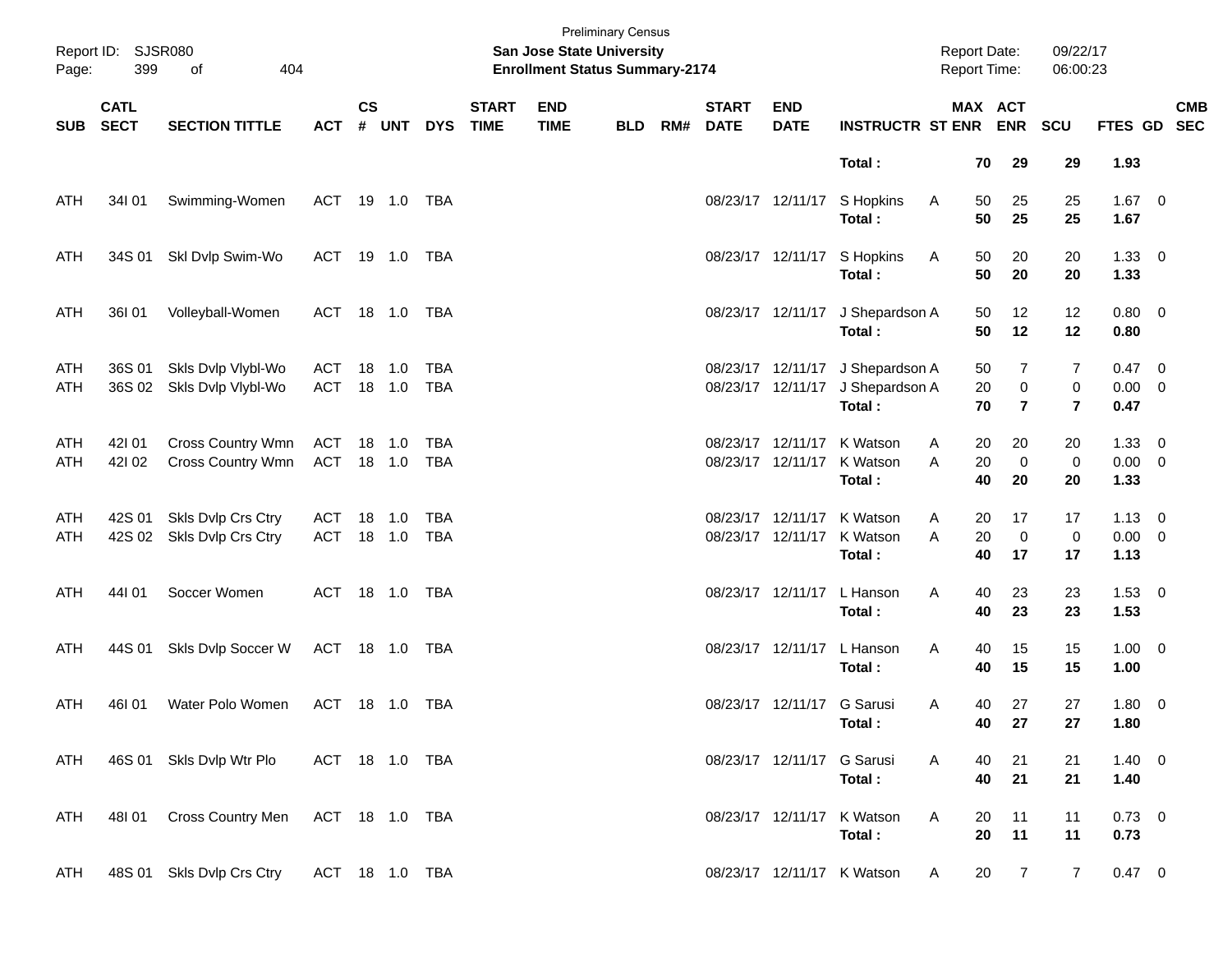| Report ID:<br>Page: | <b>Preliminary Census</b><br>SJSR080<br><b>San Jose State University</b><br>404<br><b>Enrollment Status Summary-2174</b><br>400<br>оf |                                  |            |                              |            |                             |                    |            |     |                             |                           |                           | <b>Report Date:</b><br><b>Report Time:</b> |             | 09/22/17<br>06:00:23 |         |                          |
|---------------------|---------------------------------------------------------------------------------------------------------------------------------------|----------------------------------|------------|------------------------------|------------|-----------------------------|--------------------|------------|-----|-----------------------------|---------------------------|---------------------------|--------------------------------------------|-------------|----------------------|---------|--------------------------|
| <b>SUB</b>          | <b>CATL</b><br><b>SECT</b>                                                                                                            | <b>SECTION TITTLE</b>            | <b>ACT</b> | <b>CS</b><br><b>UNT</b><br># | <b>DYS</b> | <b>START</b><br><b>TIME</b> | <b>END</b><br>TIME | <b>BLD</b> | RM# | <b>START</b><br><b>DATE</b> | <b>END</b><br><b>DATE</b> | <b>INSTRUCTR ST ENR</b>   | MAX ACT                                    | <b>ENR</b>  | <b>SCU</b>           | FTES GD | <b>CMB</b><br><b>SEC</b> |
|                     |                                                                                                                                       |                                  |            |                              |            |                             |                    |            |     |                             |                           | Total:                    | 20                                         | 7           | 7                    | 0.47    |                          |
|                     | Department :                                                                                                                          | <b>Intercollegiate Athletics</b> |            |                              |            |                             |                    |            |     |                             |                           | <b>Department Total:</b>  | 1630                                       | 667         | 667                  | 44.47   |                          |
|                     |                                                                                                                                       |                                  |            |                              |            |                             |                    |            |     |                             | <b>Lower Division:</b>    |                           | 1630                                       | 667         | 667                  | 44.47   |                          |
|                     |                                                                                                                                       |                                  |            |                              |            |                             |                    |            |     |                             | <b>Upper Division:</b>    |                           | 0                                          | $\bf{0}$    | $\bf{0}$             | 0.00    |                          |
|                     |                                                                                                                                       |                                  |            |                              |            |                             |                    |            |     |                             |                           | <b>Graduate Division:</b> | 0                                          | $\mathbf 0$ | 0                    | 0.00    |                          |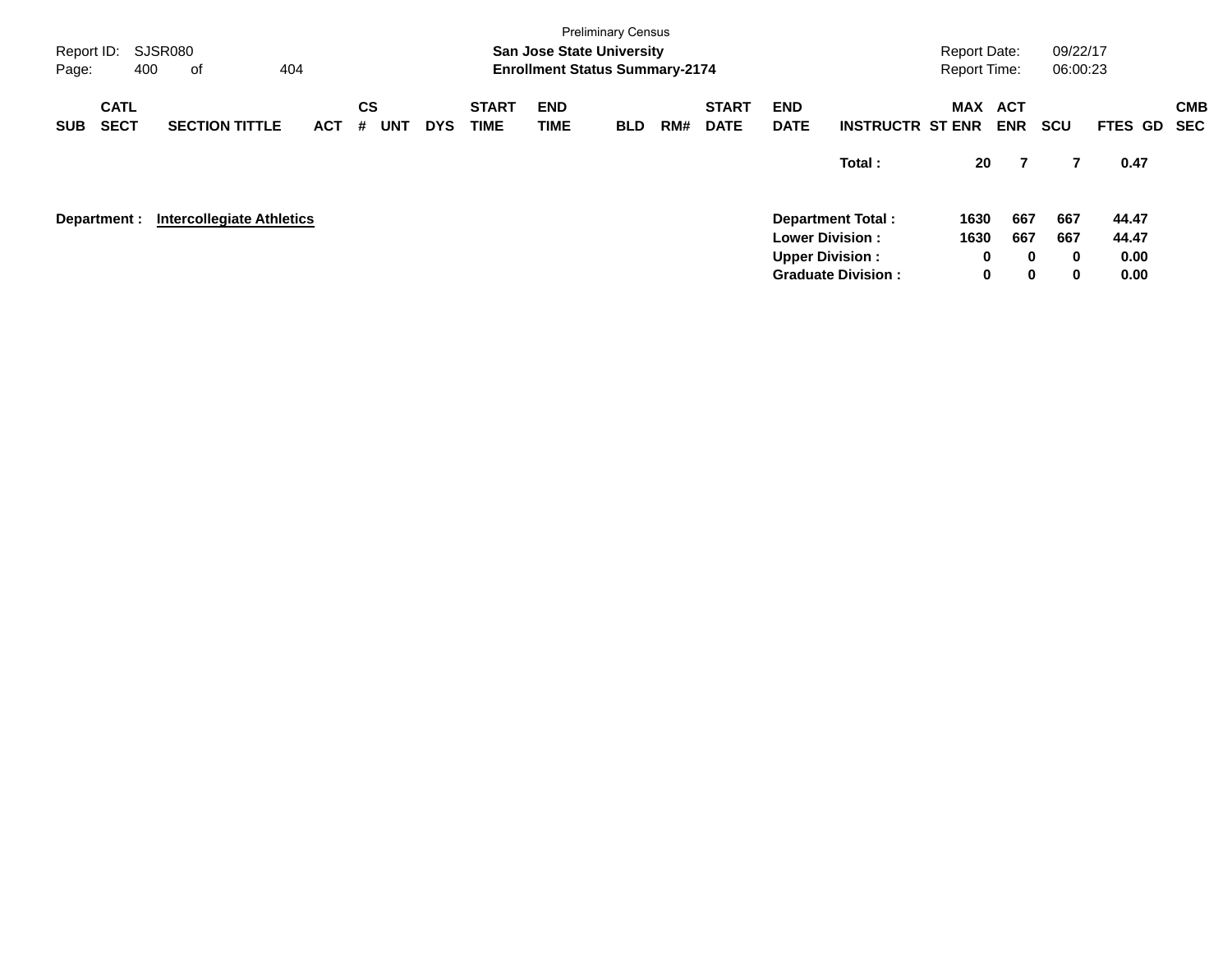|            |                    |  |                       |     |  |    |     |            |              |                                       | <b>Preliminary Census</b>        |     |              |                     |                                       |            |             |     |
|------------|--------------------|--|-----------------------|-----|--|----|-----|------------|--------------|---------------------------------------|----------------------------------|-----|--------------|---------------------|---------------------------------------|------------|-------------|-----|
|            | Report ID: SJSR080 |  |                       |     |  |    |     |            |              |                                       | <b>San Jose State University</b> |     |              |                     | <b>Report Date:</b>                   | 09/22/17   |             |     |
| Page:      | 401<br>404<br>of   |  |                       |     |  |    |     |            |              | <b>Enrollment Status Summary-2174</b> |                                  |     |              | <b>Report Time:</b> | 06:00:23                              |            |             |     |
|            | <b>CATL</b>        |  |                       |     |  | СS |     |            | <b>START</b> | <b>END</b>                            |                                  |     | <b>START</b> | <b>END</b>          | <b>MAX</b><br><b>ACT</b>              |            |             | СМВ |
| <b>SUB</b> | <b>SECT</b>        |  | <b>SECTION TITTLE</b> | ACT |  | #  | UN⊤ | <b>DYS</b> | TIME         | <b>TIME</b>                           | <b>BLD</b>                       | RM# | <b>DATE</b>  | <b>DATE</b>         | <b>INSTRUCTR ST ENR</b><br><b>ENR</b> | <b>SCU</b> | FTES GD SEC |     |

| <b>COLLEGE GRAND TOTAL:</b> | 1630                      | 667          | 667 | 44.47 |
|-----------------------------|---------------------------|--------------|-----|-------|
| <b>Lower Division:</b>      | 1630                      | 667          | 667 | 44.47 |
| <b>Upper Division:</b>      |                           | 0            | 0   | 0.00  |
|                             | <b>Graduate Division:</b> | <sup>0</sup> | 0   | 0.00  |
|                             |                           |              |     |       |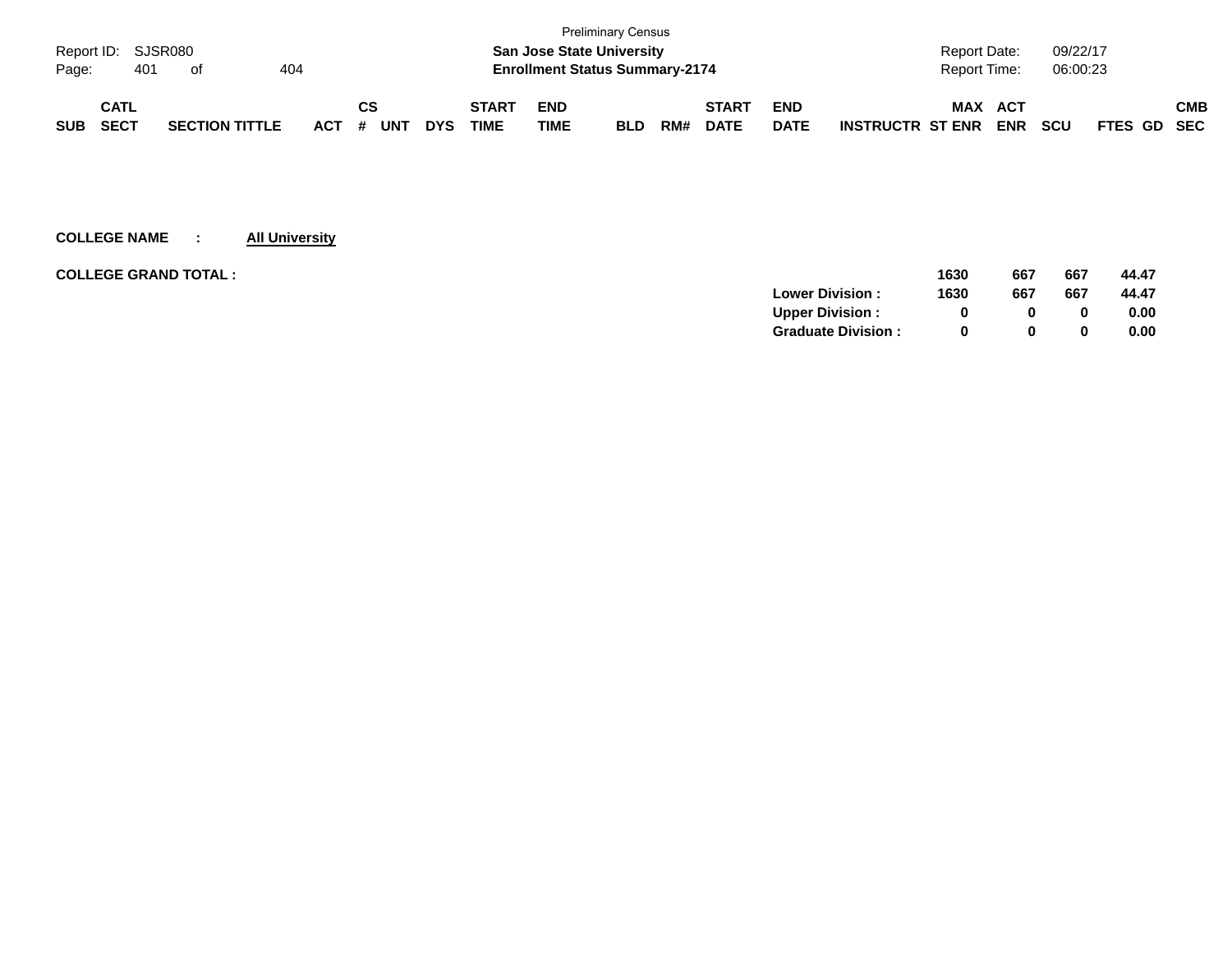|            |                    |  |                       |  |     |    |            |            |                                       |                                  | <b>Preliminary Census</b> |     |              |             |                         |                     |            |            |             |     |
|------------|--------------------|--|-----------------------|--|-----|----|------------|------------|---------------------------------------|----------------------------------|---------------------------|-----|--------------|-------------|-------------------------|---------------------|------------|------------|-------------|-----|
|            | Report ID: SJSR080 |  |                       |  |     |    |            |            |                                       | <b>San Jose State University</b> |                           |     |              |             |                         | <b>Report Date:</b> |            | 09/22/17   |             |     |
| Page:      | 404<br>402<br>of   |  |                       |  |     |    |            |            | <b>Enrollment Status Summary-2174</b> |                                  |                           |     |              |             | <b>Report Time:</b>     |                     | 06:00:23   |            |             |     |
|            | <b>CATL</b>        |  |                       |  |     | СS |            |            | <b>START</b>                          | <b>END</b>                       |                           |     | <b>START</b> | <b>END</b>  |                         | <b>MAX</b>          | <b>ACT</b> |            |             | СМВ |
| <b>SUB</b> | <b>SECT</b>        |  | <b>SECTION TITTLE</b> |  | ACT | #  | <b>UNT</b> | <b>DYS</b> | TIME                                  | TIME                             | <b>BLD</b>                | RM# | <b>DATE</b>  | <b>DATE</b> | <b>INSTRUCTR ST ENR</b> |                     | <b>ENR</b> | <b>SCU</b> | FTES GD SEC |     |

| <b>COLLEGE GRAND TOTAL :</b> |                           | 0            | $\bf{0}$ | 0.00 |
|------------------------------|---------------------------|--------------|----------|------|
|                              | <b>Lower Division:</b>    | 0            | 0        | 0.00 |
|                              | <b>Upper Division:</b>    | <sup>0</sup> | 0        | 0.00 |
|                              | <b>Graduate Division:</b> | <sup>0</sup> | 0        | 0.00 |
|                              |                           |              |          |      |